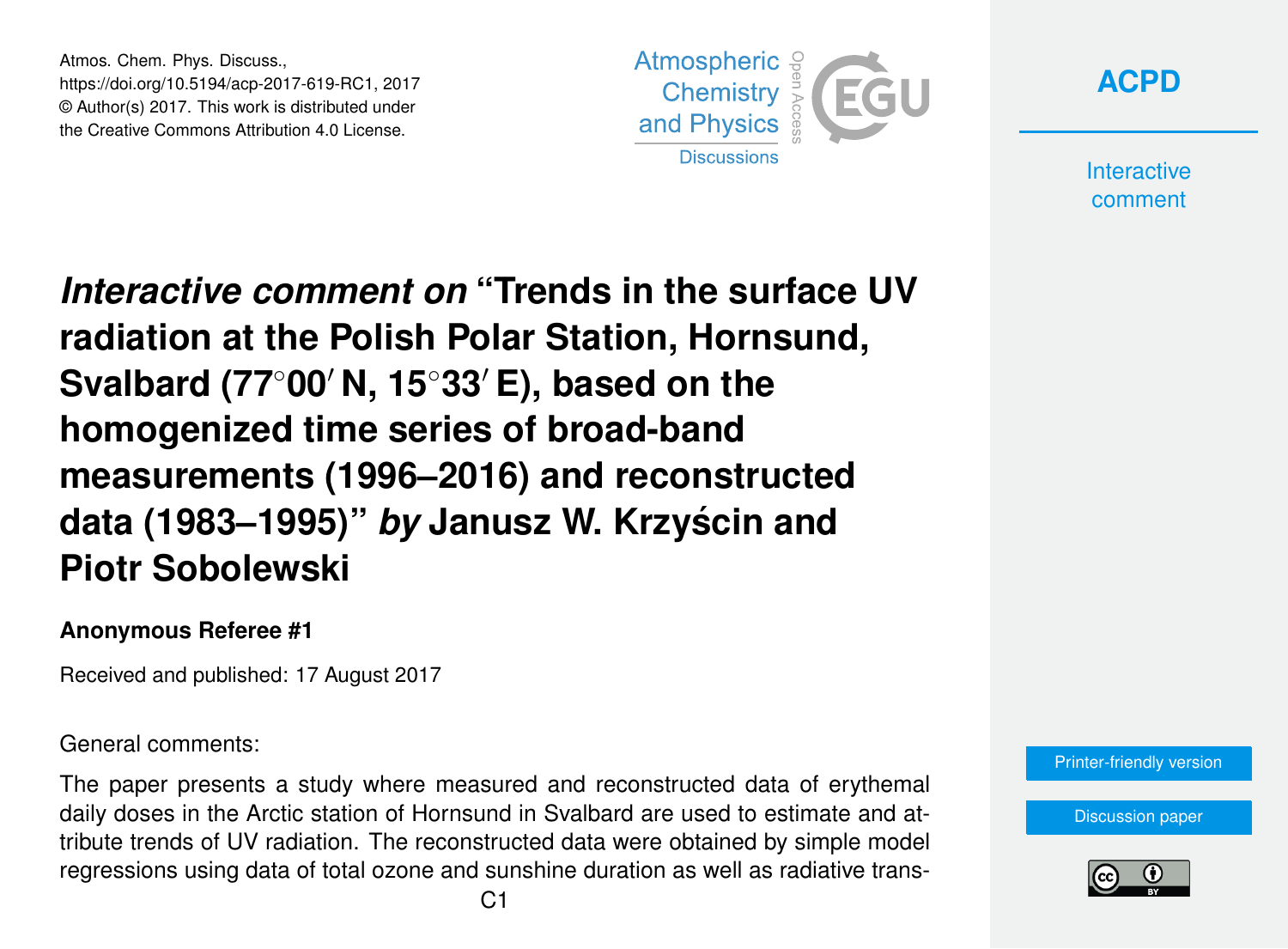fer calculations for clear skies. The paper contains useful data and analyses which contribute e to understanding and quantifying the UV variability over the Arctic where measurements are sparse. The quality of the data is not very good and the authors have tried to correct using model calculations. This is not a widely accepted and recommended method and involves great uncertainties, but it can be accepted due to the uniqueness of the location and the scarcity of similar data over the area. In general I miss some estimation and discussion of the uncertainties of the derived results, particularly in estimated derived from the "homogenized" and reconstructed data.

In some parts the discussion is not very clear and should be improved and clarified with some more details.

I miss in the introduction (and possibly on results) section some discussion on reconstruction methods and their uncertainties citing relevant studies appeared in the last 10 years, as for example:

Junk, J. et al.: Reconstruction of daily solar UV irradiation from 1893 to 2002 in Potsdam, Germany, Int J Biometeorol, DOI 10.1007/s00484-00007-00089-00484, 2007.

Lindfors, A. et al.: A method for reconstruction of past UV radiation based on radiative transfer modeling: Applied to four stations in northern Europe, J. Geophys. Res., 112, D23201, doi:23210.21029/22007JD008454, 2007.

Feister, U. et al.: Long-term solar UV radiation reconstructed by ANN modelling with emphasis on spatial characteristics of input data, Atmos. Chem. Phys., 8, 3107, 2008.

Rieder, H. E. et al: Reconstruction of erythemal UV-doses for two stations in Austria: a comparison between alpine and urban regions, Atmos. Chem. Phys., 8, 6309, 2008.

Bilbao, J. et al.: Long-term solar erythemal UV irradiance data reconstruction in Spain using a semiempirical method, J. Geophys. Res., 116, D22211, 10.1029/2011jd015836, 2011.

Lindfors, A., and Vuilleumier, L.: Erythemal UV at Davos (Switzerland), 1926-2003,

**Interactive** comment

[Printer-friendly version](https://www.atmos-chem-phys-discuss.net/acp-2017-619/acp-2017-619-RC1-print.pdf)

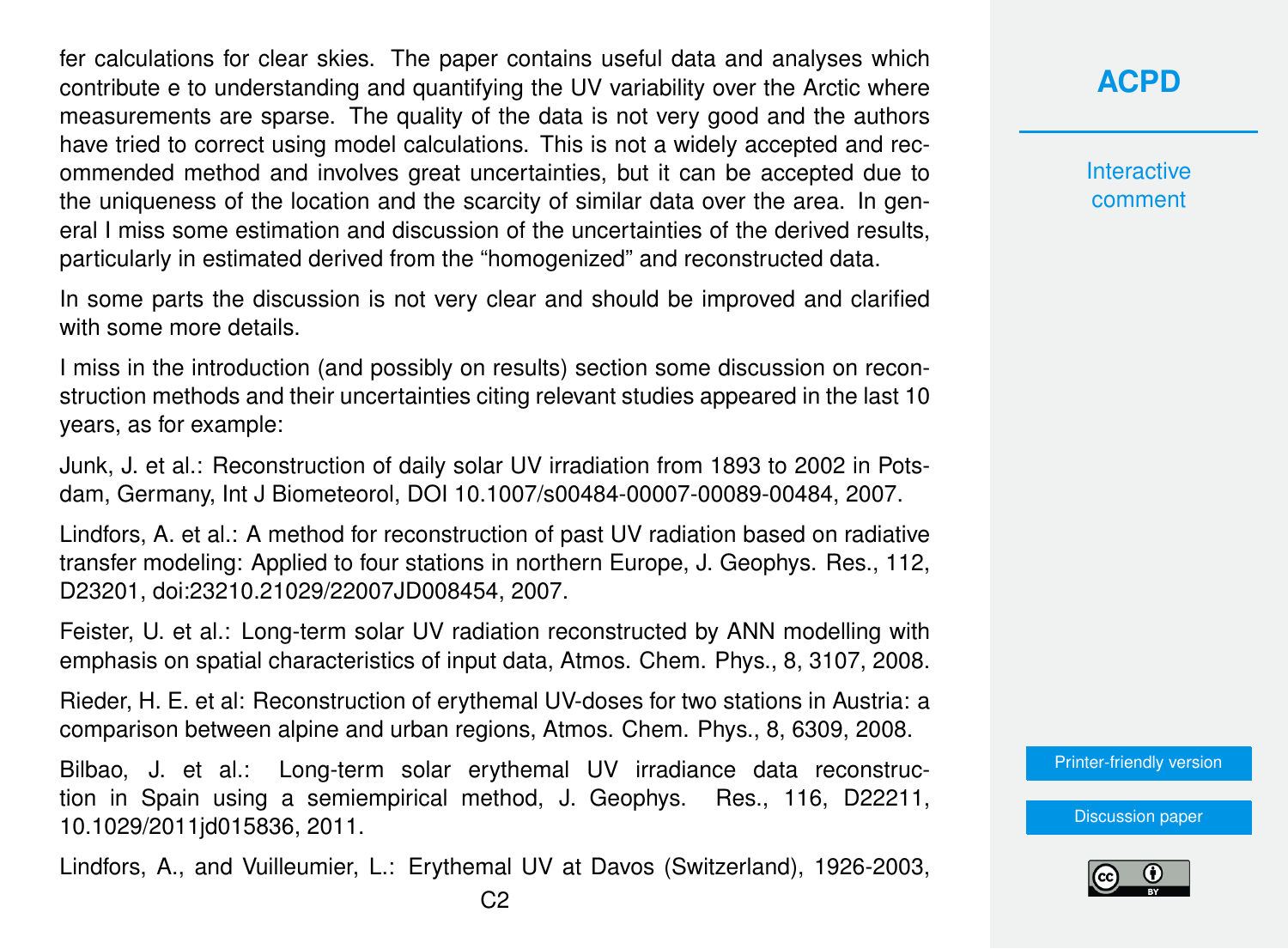estimated using total ozone, sunshine duration, and snow depth, J. Geophys. Res-Atmos., 110, D02104, doi:02110.01029/02004JD005231, 2005.

I consider the title too long: A possible alternative: "Trends in erythemal doses at the Polish Polar Station, Hornsund, Svalbard, based on homogenized measurements (1996-2016) and reconstructed data (1983-1995)"

Although I have tried to mark some of the language errors in the technical comments section, I suggest that the language should be checked again and improved. This will make the paper easier to read.

I believe that the paper can be accepted for publication after sufficient revisions and clarifications of the uncertain parts that are mentioned in the specific comments below:

Specific comments:

1, 27: I would suggest using the term severe ozone loss (or depletion) instead of "ozone hole".

3, 18: Please check this sentence: "Albedoground =0.9"?

3, 24: Why there is no plot shown for the first period? The correction factors are very large and it would be good to see them in a graph as for the second period, together with the respective standard deviations. Are there any indications in the literature for such rapid deterioration of the sensitivity of RB instruments in five years?

3, 27: How large can be the effect of aerosols at that latitude? This can be estimated with the model for the extreme climatological aerosol data of the Cimel. Then it can be inferred whether aerosols are responsible for the differences, or simply the selection of clear-sky data at high SZAs during spring and autumn months.

4, 2: I find too risky to relay the calculation of trends on data which come from an instrument with such large deterioration. Moreover, for such large year-to-year differences, monthly ACFs would have been more appropriate than yearly.

**Interactive** comment

[Printer-friendly version](https://www.atmos-chem-phys-discuss.net/acp-2017-619/acp-2017-619-RC1-print.pdf)

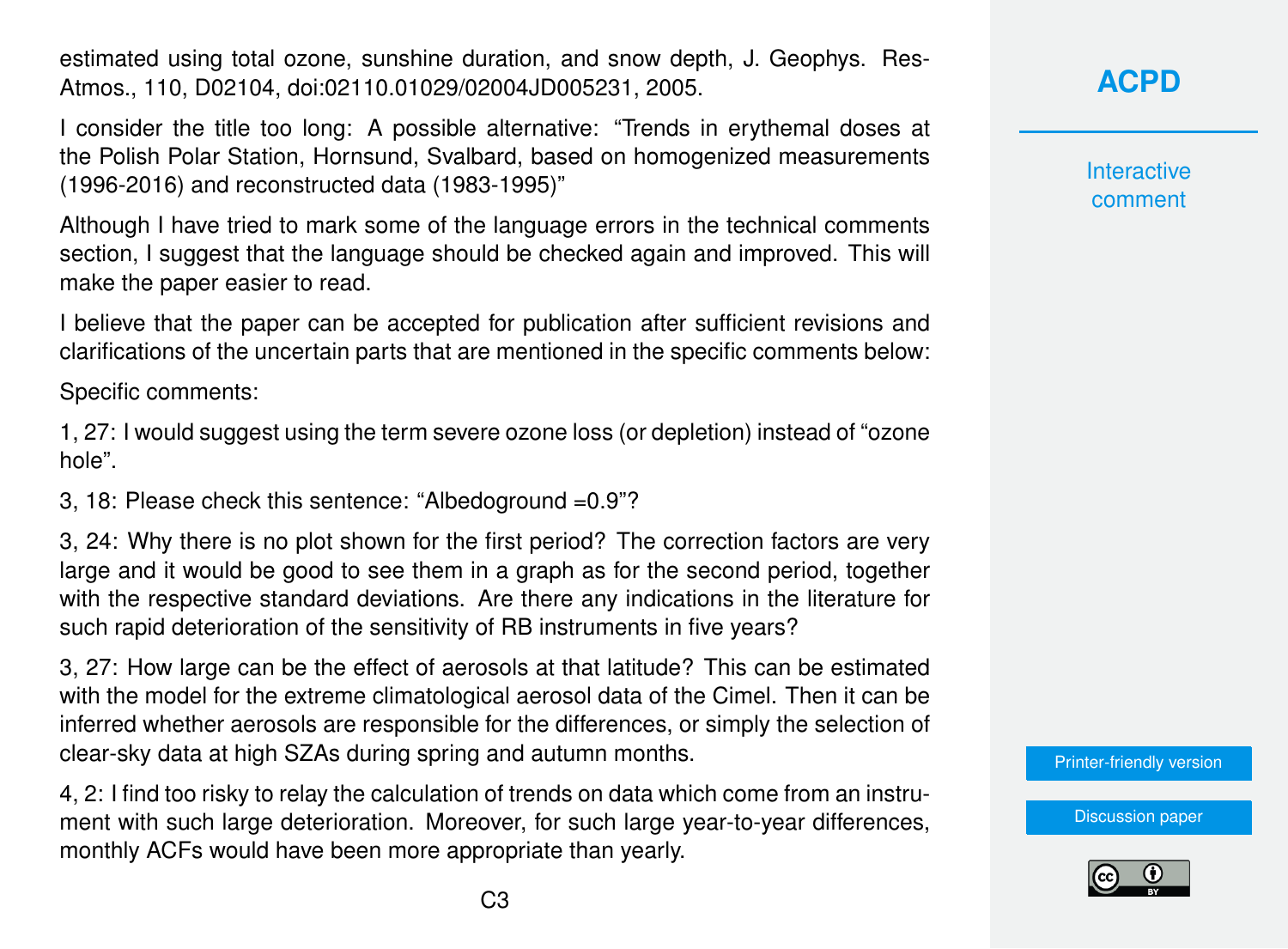4, 10: Please mention that by using daily averages for the proxies, it is assumed implicitly that any diurnal variation of erythemal irradiance due to these proxies is not taken into account. Of course this adds to the uncertainty of the estimated daily doses.

4, 17: Please specify where the default aerosol optical depth of 0.16 is coming from.

4, 25-26: If model (3) explains less than half (45%) of the CMF variance then the reconstructed daily doses by (2) should be very uncertain, despite the highly significant regression coefficients. Please elaborate on this in the text, because if the above argument is true, then the results presented later are questionable.

5, 21: I suggest drawing on these figures the linear regressions for the whole period and the observations period with different types of lines, to support the discussion of the linear trends.

6, 2: Please mention whether the negative trends in April-May are statistically significant?

6, 4: Please make clear that by "short period" you mean the period after 1996.

6, 7: It is not clear how the weights were derived and used. Do I understand correctly that the total ozone data and the sun shine duration data were weighted with weights derived from the measured monthly erythemal doses? Moreover, is the yearly dose derived from the 12 months of only from March to September? Please make this section clearer.

6, 10: Isn't there a circular effect? The data used for the reconstruction were based on TUV calculations which used the measured total ozone, and were adjusted by the CMF which was derived by sunshine duration to account for cloud effects. Therefore, FD\_TYD includes already the measured total ozone and the measured sunshine duration, and here it is regressed again against total ozone FD\_TO3 and the sunshine duration FD\_SUN\_DUR. Please explain and clarify the discussion if I got it wrongly.

6, 14-15: This statement (full ozone recovery in 2016) is a bit strong, as the data

**[ACPD](https://www.atmos-chem-phys-discuss.net/)**

**Interactive** comment

[Printer-friendly version](https://www.atmos-chem-phys-discuss.net/acp-2017-619/acp-2017-619-RC1-print.pdf)